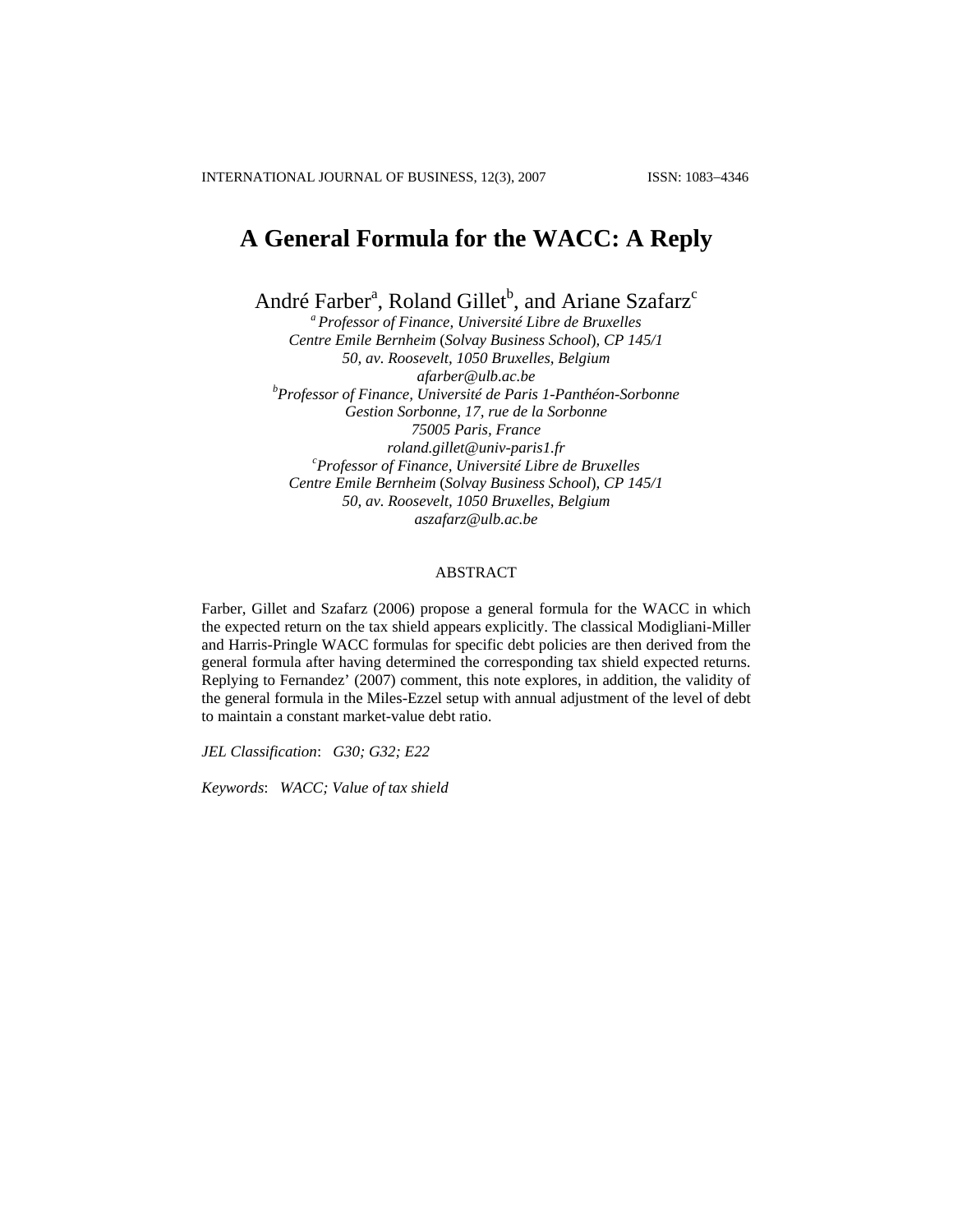#### **I. INTRODUCTION**

In his comment, Fernandez (2007) claims that the general formulation of the WACC proposed in Farber, Gillet, Szafarz (FGS, 2006) is only correct under the assumption that the required returns are constant over time. Moreover, he argues that "it is not possible to derive a debt policy such that the appropriate discount rate for the tax shield is  $r_A$  in all periods" (where  $r_A$  is the cost of capital for the unlevered firm).

These statements are incorrect. First, the general formula of the WACC in FGS (2006) is derived from the equality between the average return on both side of the market-value balance sheet. It should be satisfied at any point in time and, more importantly, it does not imply that the WACC is a constant. Of course, if all variable entering the formula are constant, the resulting WACC is a constant. But, as shown in this paper, a constant WACC can also be obtained when some of the variables vary over time.

Second, as shown by several authors (see, for instance, Taggart, 1991 or Arzac and Glosten 2005), the expected return on the tax shield is equal to the cost of capital of the unlevered firm for a leverage policy with continuous rebalancing of the level of debt to maintain a fixed leverage ratio. This financial policy was initially analyzed by Harris and Pringle (1985). Fernandez' comment refers to the Miles and Ezzell (1980) setting where the firm rebalances its debt once a year instead of continuously, a case not considered in FGS (2006).

The rest of this paper proceeds as follow. Section 1 shows that the formulation of the WACC in FGS (2006) is indeed general and does not require assuming constant returns over time. Section 2 derives the classical WACC formulas of Modigliani Miller (1963) and Harris Pringle (1985), the latter corresponding to the Miles and Ezzel (1980) case with continuous rebalancing. Section 3 examines whether the general formula applies in a Miles-Ezzel setup with annual rebalancing and arbitrary cash-flows. Section 4 considers the use of the general formula under perpetual growth. General conclusions are presented in section 5.

#### **II. THE GENERAL WACC FORMULA**

The general formula for the WACC (Equation (18) in FGS, 2006) is:

$$
WACC = r_A (1 - \frac{VTS}{V}) - r_D T_C \frac{D}{V} + r_{TS} \frac{VTS}{V}
$$
 (1)

where  $r_A$ ,  $r_D$  and  $r_{TS}$  are the expected returns respectively on the unlevered firm, the debt and the tax shield, V is the value of the levered firm, VTS is the value of the tax shield, D is the value of the debt and  $T<sub>C</sub>$  is the corporate tax rate.

This formula is derived from the balance sheet identity and the definition of the weighted average cost of capital (for a similar presentation, see Berk and De Marzo, 2007). It should therefore be verified at any point in time, whatever returns are annually or continuously compounded.

To exhibit this, start with the accounting identity (time indices have been added for clarification):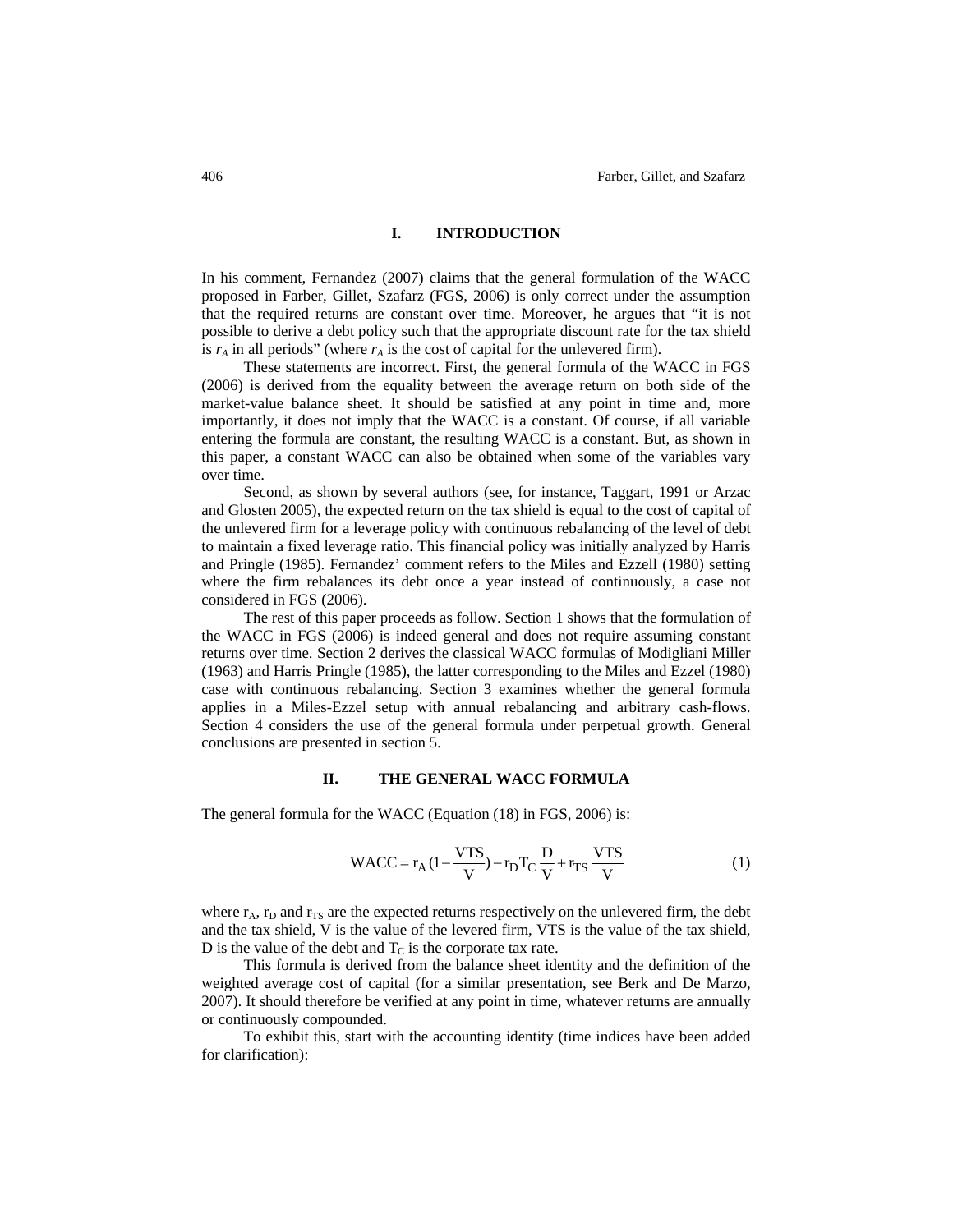$$
V_t = VU_t + VTS_t = E_t + D_t \tag{2}
$$

where  $VU_t$  is the value of the unlevered firm.

Assuming, for simplicity, that the corporate tax rate is constant over time, the weighted average cost of capital is defined as:

$$
WACC_t \equiv r_{E,t} \frac{E_t}{V_t} + r_{D,t} (1 - T_C) \frac{D_t}{V_t}
$$
 (3)

From (2), the expected returns on both side of the balance sheet should be equal:

$$
r_{A,t} \frac{VU_t}{V_t} + r_{TS,t} \frac{VTS_t}{V_t} = r_{E,t} \frac{E_t}{V_t} + r_{D,t} \frac{D_t}{V_t}
$$
(4)

As:

$$
VU_t = V_t - VTS_t \tag{5}
$$

and, from (3)

$$
r_{\rm E,t} \frac{\rm E_{t}}{\rm V_{t}} = \text{WACC} - r_{\rm D,t} (1 - T_{\rm C}) \frac{\rm D_{t}}{\rm V_{t}}
$$
(6)

the general formula for the WACC is:

$$
\text{WACC}_{t} = r_{A,t} \left(1 - \frac{\text{VTS}_{t}}{V_{t}}\right) - r_{D,t} T_{C} \frac{D_{t}}{V_{t}} + r_{TS,t} \frac{\text{VTS}_{t}}{V_{t}} \tag{7}
$$

This equation is the general formula in FGS (2006).

#### **III. THE MODIGLIANI-MILLER AND HARRIS-PRINGLE FORMULAS**

Although Eq. (7) is fully general, its practical applicability requires additional conditions. Indeed, when the WACC is constant over time, the value of a levered firm can be computed by discounting with the WACC the unlevered free cash-flows. Therefore, we pay a special attention to the special cases that make the WACC constant. The resulting particular formulas can also be found in textbooks (Brealey et al., 2006; Ross et al., 2005). As in all papers devoted to this topic, we assume here that  $r_{A,t} = r_A$  and  $r_{D,t} = r_D$  are constant.

First, Modigliani and Miller (1963) assume that the level of debt D is constant. Then, as the expected after-tax cash-flow of the unlevered firm is fixed, VU is also constant. By assumption,  $r_{TS} = r_D$  and the value of the tax shield is  $VTS_t = T_C D$ . Therefore, the value of the firm  $V$  is a constant and the general WACC formula  $(7)$ simplifies to a constant WACC: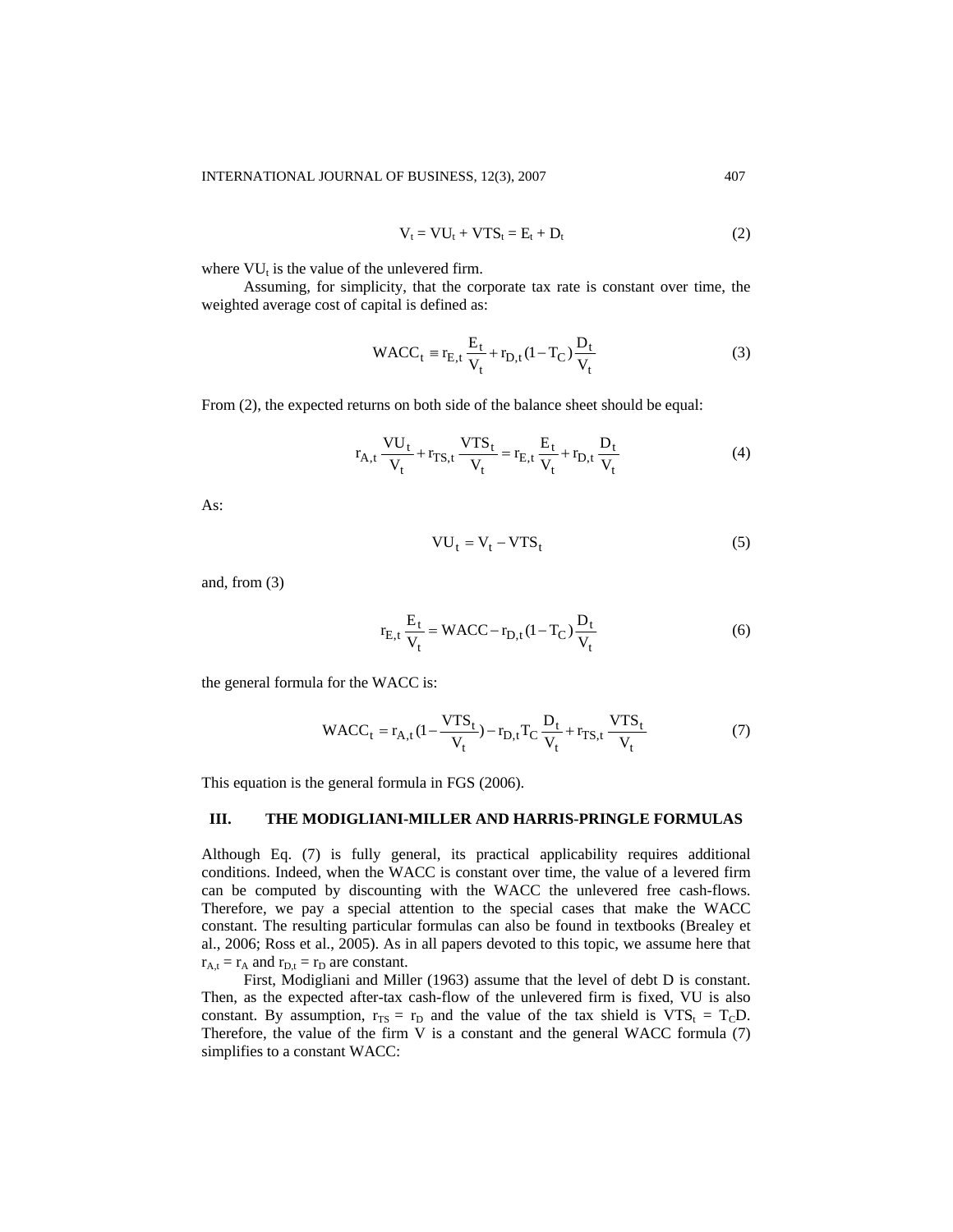408 Farber, Gillet, and Szafarz

$$
WACC_t = r_A - r_A T_C L \text{ for all } t
$$
 (8)

with  $L = D/V$ .

Second, Harris and Pringle (1985) assume that the level of debt is rebalanced continuously so as to maintain a constant debt ratio  $D_t/V_t = L$ . Moreover, as the level of debt is always proportional to the value of the unlevered firm, the expected return on the tax shield is the same as the cost of capital of the unlevered firm ( $r_{TS} = r_A$ ). As a consequence, this implies a constant WACC:

$$
WACC_t = r_A - r_D T_C L \text{ for all } t
$$
 (9)

where  $r_A$  and  $r_D$  are continuously compounded returns (see: Taggart, 1991, and Arzac and Glosten, 2005). It is worth noting that formula (9) does not require the calculation of VTS. Moreover, Eq. (9) shows that, with constant  $r_A$ ,  $r_D$  and  $T_C$ , a constant WACC may only be result from a constant debt ratio L. Any other financial policy makes the WACC time-varying.

## **IV. MILES-EZZEL WITH ANNUAL REBALANCING AND ARBITRARY CASH-FLOWS**

We now apply the general formula (7) to the Miles and Ezzel (1980) setup where the debt is rebalanced once a year and cash-flows are arbitrary, a case not considered in FGS (2006).

Formula (7) can be written as:

$$
WACC_t = r_A - r_D T_C L + (r_{TS,t} - r_A) \frac{VTS_t}{V_t}
$$
\n
$$
(10)
$$

With arbitrary cash-flows, both  $r_{TS,t}$  and  $VTS_t/V_t$  may vary over time. Under what condition does the WACC remain constant?

From Eq. (10), the condition is: the product  $(r_{TS,t} - r_A)(VTS_t/V_t)$  is constant. This condition is met by the Miles-Ezzell leverage policy with annual rebalancing. Indeed, these authors obtain the following value for the tax shield at time t:

$$
VTS_{t} = \frac{T_{C}r_{D}LV_{t}}{1+r_{D}} + \frac{VTS_{t+1}}{1+r_{A}}
$$
(11)

The next year tax shield is discounted at the cost of debt whereas the expected future value of the tax shield is discounted at the cost of capital of the unlevered firm.

By definition, the expected return on the tax shield is:

$$
r_{TS,t} = \frac{T_C r_D LV_t + (VTS_{t+1} - VTS_t)}{VTS_t}
$$
\n(12)

Using (11):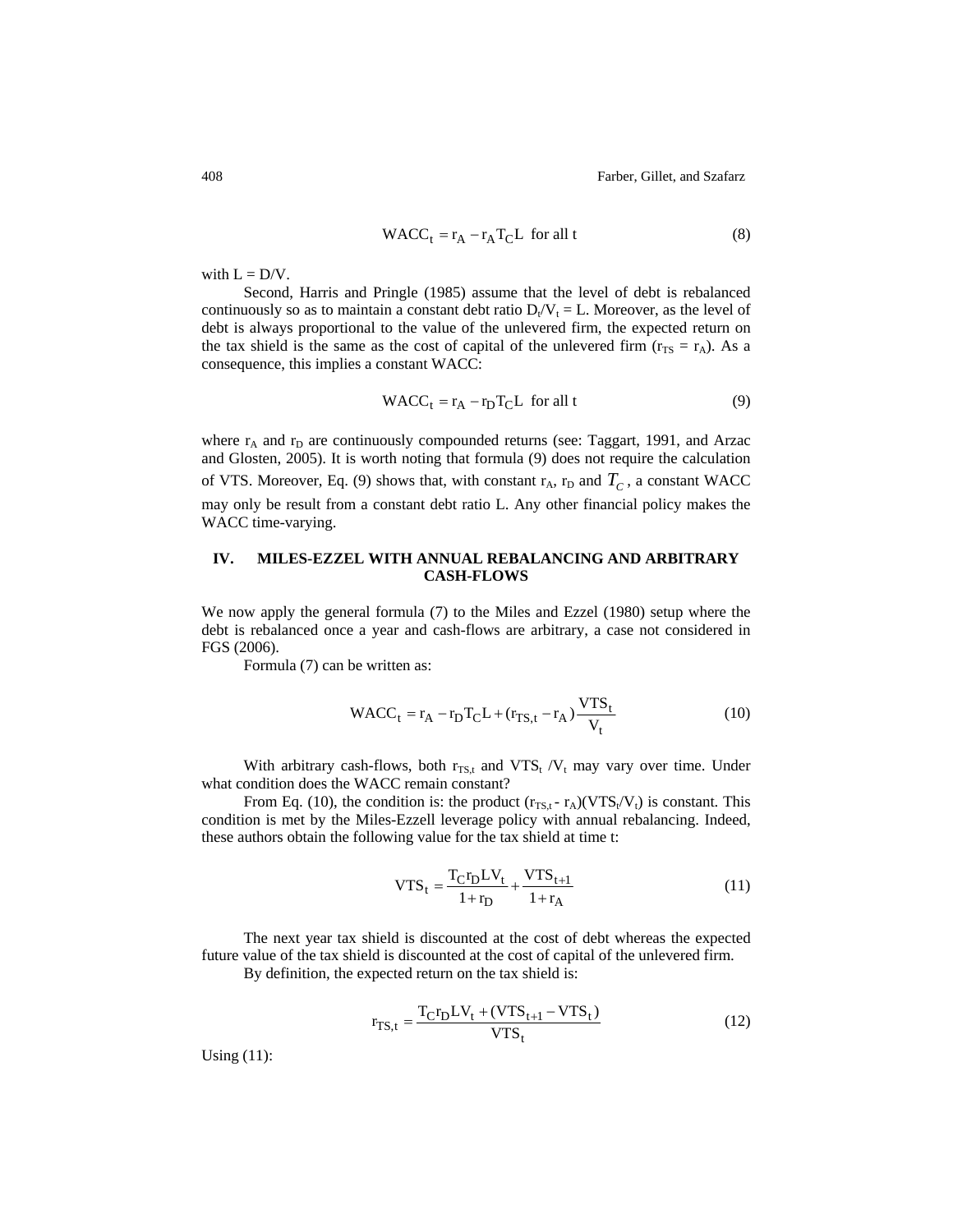$$
VTS_{t+1} - VTS_t = r_A VTS_t - \frac{T_Cr_D)(1 + r_A)V_t}{1 + r_D}
$$
\n(13)

Therefore:

$$
\mathbf{r}_{\text{TS},t} = \mathbf{r}_{\text{A}} + (\mathbf{r}_{\text{D}} - \mathbf{r}_{\text{A}}) \frac{\mathbf{T}_{\text{C}} \mathbf{r}_{\text{D}} \mathbf{L}}{1 + \mathbf{r}_{\text{D}}} \cdot \frac{\mathbf{V}_{t}}{\mathbf{V} \mathbf{T} \mathbf{S}_{t}} \tag{14}
$$

Formula (14) shows that  $r_{TS,t}$  is inversely related to the fraction of the value accounted by the tax shield. For instance, with a finite horizon T and  $VTS<sub>T</sub> = 0$ , the value of the tax shield at time T-1 is obtained from (11) as :

$$
VTS_{t-1} = \frac{T_{C}r_{D}LV_{t-1}}{1+r_{D}}
$$
 (15)

and:

$$
\mathbf{r}_{\text{TS},t-1} = \mathbf{r}_{\text{D}} \tag{16}
$$

Since the dynamics of the unlevered cash-flows is arbitrary,  $V_t$  may well vary with time, so that both  $r_{TS,t}$  and VTS<sub>t</sub> /  $V_t$  change as well. However, the WACC remains constant because:

$$
(\mathbf{r}_{\text{TS},t} - \mathbf{r}_{\text{A}}) \frac{\text{VTS}_{t}}{\mathbf{V}_{t}} = (\mathbf{r}_{\text{D}} - \mathbf{r}_{\text{A}}) \frac{\mathbf{T}_{\text{C}} \mathbf{r}_{\text{D}} \mathbf{L}}{1 + \mathbf{r}_{\text{D}}} \text{ for all } t
$$
 (17)

Replacing in the general formula (7), we obtain the Miles-Ezzell formula for the WACC with annual rebalancing:

$$
WACC_t = r_A - r_D T_C L \frac{1 + r_A}{1 + r_D} \text{ for all } t
$$
 (18)

## **V. MILES EZZEL WITH ANNUAL REBALANCING AND CONSTANT GROWTH**

Consider now a firm whose (unlevered) free cash-flows grow at a constant rate *g*. In order to derive the expected return on the tax shield for this firm, let us start from the formula for  $VTS_t$  obtained by Arzac and Glosten (2005) (their Eq. (13)):

VTS<sub>t</sub> = 
$$
\frac{T_{C}r_{D}D_{t}(1+r_{A})}{(r_{A}-g)(1+r_{D})}
$$
(19)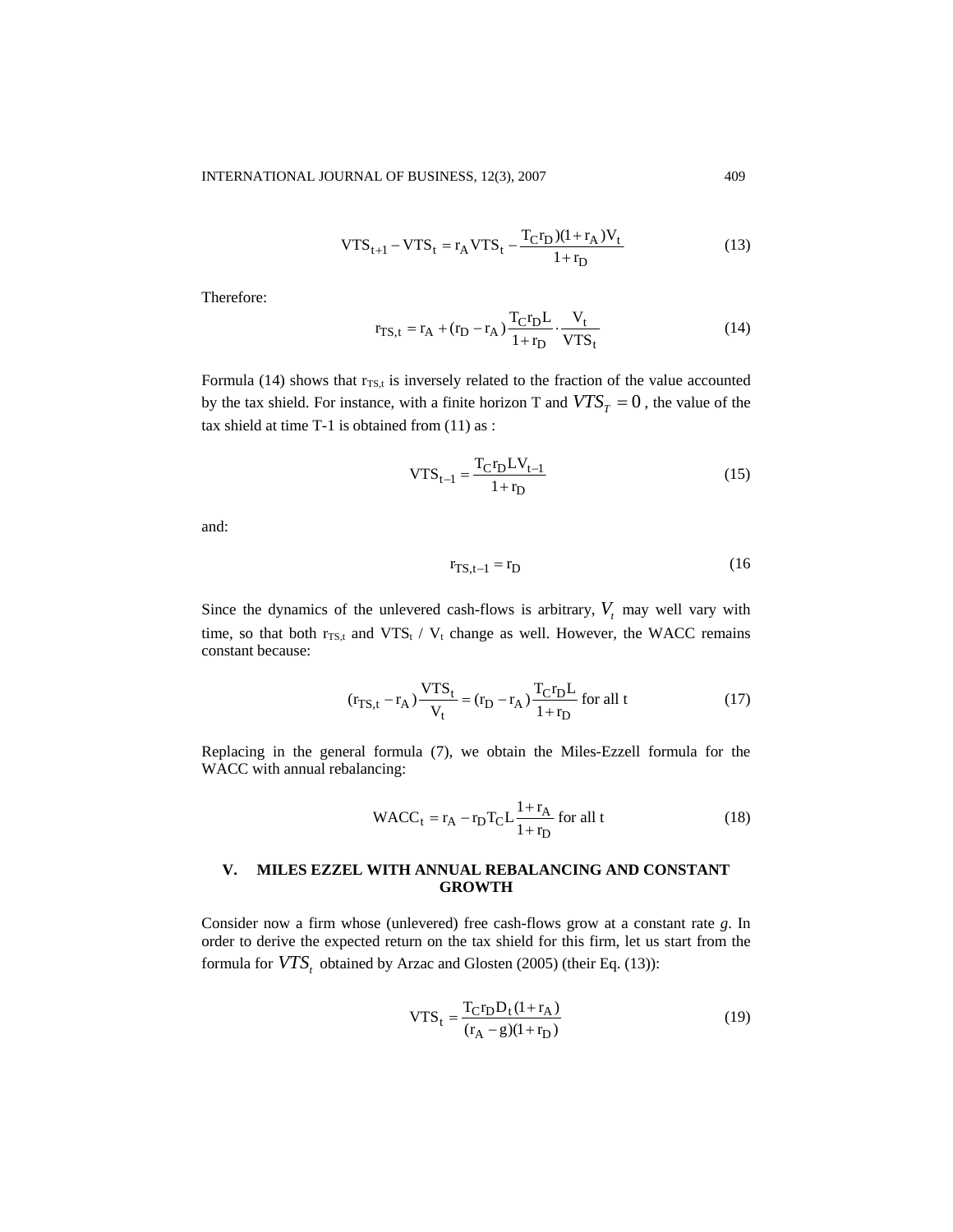Therefore, the constant ratio of the value of the levered firm accounted to the value the tax shield is:

$$
\frac{V_t}{VTS_t} = \frac{(r_A - g)(1 + r_D)}{T_C r_D L (1 + r_A)}
$$
(20)

Replacing in (14), the constant expected return on the tax shield is given by:

$$
r_{TS} = r_A + (r_D - r_A) \frac{(r_A - g)}{(1 + r_A)}
$$
(21)

With perpetual constant growth, the expected return on the tax shield is constant over time and positively related to the growth rate. In the special case where  $g = 0$ , it simplifies to:

$$
r_{TS} = r_A \frac{1 + r_D}{(1 + r_A)}\tag{22}
$$

where the ratio  $(1+r_D)/(1+r_A)$  captures the impact of annual rebalancing (as opposed to continuous rebalancing) on the expected return of the tax shield.

Finally, appropriate replacements in the general formula lead again to Eq. (18), the Miles-Ezzell formula with annual rebalancing.

#### **VI. CONCLUSIONS**

The formula proposed in FGS (2006) is general as claimed originally. It is a timeindependent identity which does not depend on the model used to value the tax shield. The WACC formulas of Modigliani-Miller (constant debt) and Harris-Pringle (constant debt ratio with continuous rebalancing) can be seen as special cases of this general formula. Moreover, in the Miles-Ezzell setup (constant debt ratio with annual rebalancing), a constant WACC is obtained because variations in the expected return on the tax shield compensate variations in the fraction of the firm accounted by the value of the tax shield.

Whether the Miles and Ezzel model is realistic or not regarding firms' debt structure remains an open question lying outside the scope of the current paper. Further work could also address the discrete vs. continuous time scale assumptions and their consequence regarding the WACC calculations.

Finally, we thank Pablo Fernandez for pointing out the importance and complexity of these issues and offering us the possibility to clarify our point and exhibiting additional applications of the WACC general formula.

## **REFERENCES**

Arzac, E.R., and L.R. Glosten, 2005, "A Reconsideration of Tax Shield Valuation", *European Financial Management*, 11/4, pp. 453-461.